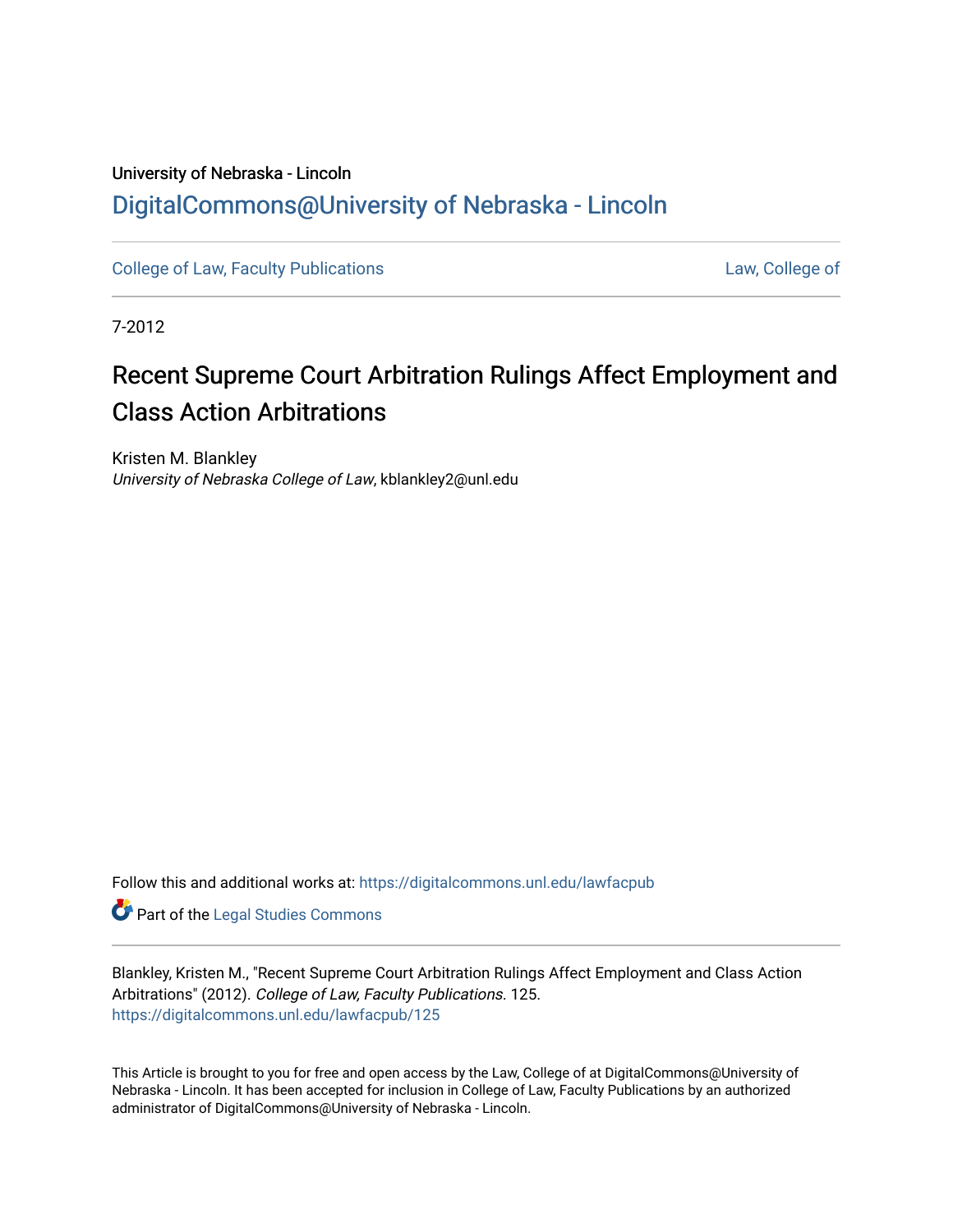# feature article

# Recent Supreme Court Arbitration Rulings Affect Employment and Class Action **Arbitrations**

The United States Supreme Court remains active in the area of arbitration law, deciding between one and three arbitration cases per term over the course of the last five or so years. Despite their recentness, many of these arbitration decisions are already considered "landmark" cases, drastically affecting the way attorneys, arbitrators, and judges approach arbitration cases. This short article recounts some of the most important arbitration decisions of the last decade, focusing on cases relating to labor and employment issues and class action issues.

The first section of this article considers cases dealing with labor and employment issues, as well as statutory issues. This section focuses primarily on the 2009 case of *14 Penn Plaza LLC v. Pyett*, 556 U.S. 247, 129 S. Ct. 1456 (2009), which upheld the enforceability of a provision in a collective bargaining agreement (CBA) requiring individual union

# Professor Kristen M. Blankley



**Professor Kristen M. Blankley**  joined the UNL Law faculty in 2010. She received her B.A. and graduated *summa cum laude* from Hiram College, and received her J.D. from the Ohio State University Mortiz College of Law. After law school, she clerked for the Honorable Eugene E. Siler on the Sixth Circuit Court of Appeals and the Honorable Kermit E. Bye on the Eighth Circuit Court of

Appeals. She then practiced at the Columbus, Ohio office of Squire, Sanders & Dempsey, LLP. Professor Blankley teaches alternative dispute resolution, advocacy in mediation, mediation, and arbitration.

by Professor Kristen M. Blankley <sup>1</sup>

members to arbitrate their statutory claims. The second section of this article primarily considers the *Stolt-Nielsen-Jackson-Concepcion* "trilogy" of cases dealing with class action and arbitrability issues.

## **Part I – Labor/Employment and Statutory Claims Cases**

Until the *Pyett* decision, the realms of labor arbitration and employment arbitration remained relatively separate. In the employment sphere, the Supreme Court has consistently enforced arbitration agreements between employers and individual employees following the 1991 landmark case of *Gilmer v. Interstate/Johnson Lane Corp*, 500 U.S. 20 (1991).2 The *Gilmer* Court essentially held that employees can effectively vindicate their statutory rights in the arbitral forum and that the waiver of a jury trial was not a waiver of the protections afforded by the employment statutes, such as the Age Discrimination in Employment Act.3

Unlike the area of employment law, the precedent in the area of labor law was considerably less favorable towards arbitration of statutory claims of individual union members. In 1974, the Supreme Court decided in *Alexander v. Gardner-Denver*, 415 U.S. 36 (1974), that an employer could not compel a unionrepresented employee to arbitrate statutory claims because of the potential conflict of interest between the union and the employee.4 In *Wright v. Universal Maritime Services, Corp.*, 525 U.S. 70 (1998), the Court further held that a unionized employee could not be required to submit a statutory claim to arbitration unless the CBA "clearly and unmistakably" waived the judicial forum within the CBA. Prior to *Pyett*, however, many lower courts, as well as many practitioners, read *Gardner-*➡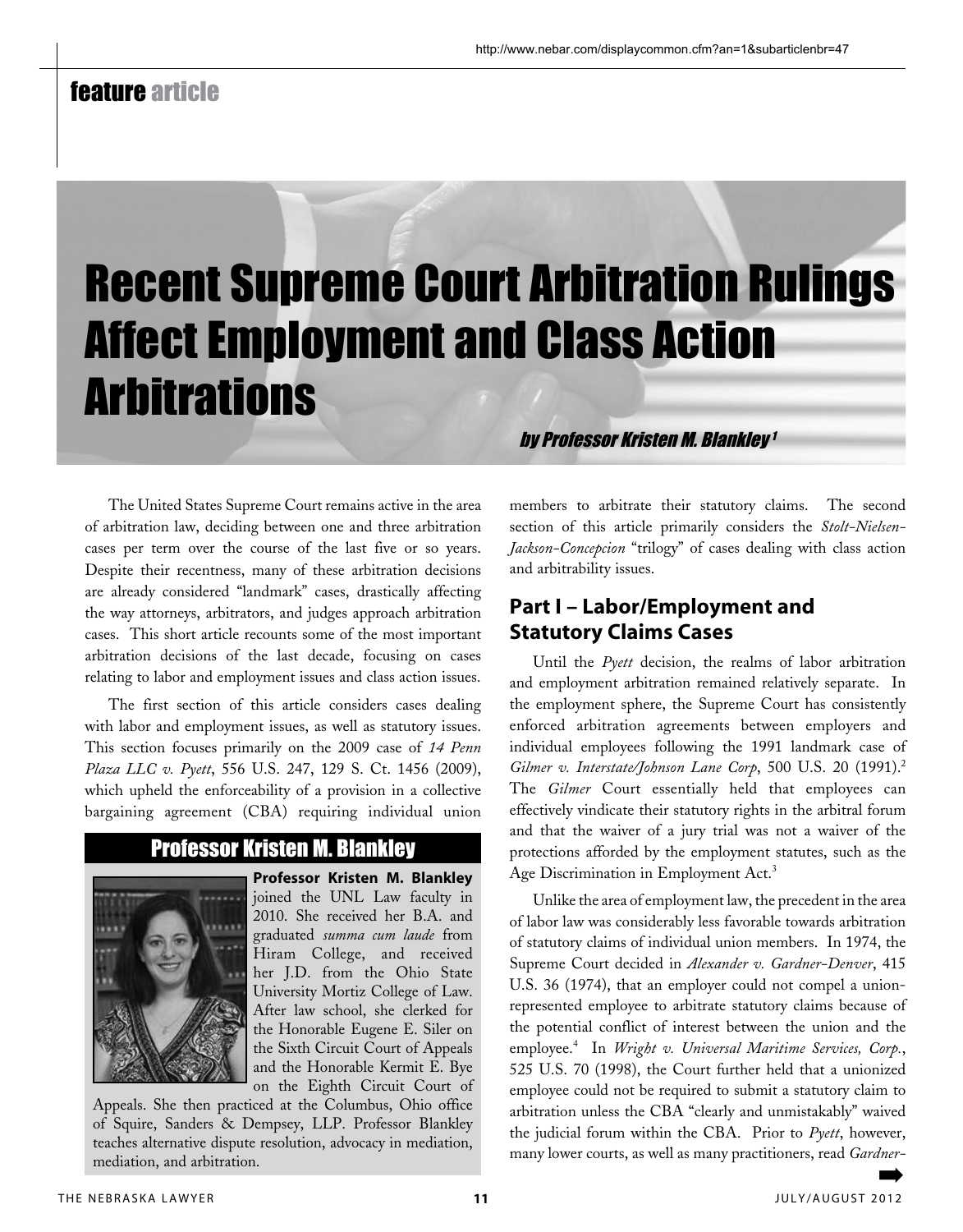#### **rulings affect employment and class action arbitrations**

*Denver and Wright* to mean that unions could not waiver the judicial forum for the resolution of individual union member's cases involving statutory rights.

The Supreme Court in *Pyett*, however, held exactly the opposite. The *Pyett* case involves a CBA for a group of employees in the building-services industry, such as cleaners, porters, and doorpersons. The CBA specifically required that claims for discrimination falling under Title VII, the ADA, the ADEA, and other similar laws "be subject to the grievance and arbitration process . . . as the sole remedy for violations." *Pyett*, 129 S. Ct. at 1461. The Court flatly rejected the argument that a collective bargaining unit could not waive the judicial forum for the resolution of the employee's individual statutory rights. *Id*. at 1464. The Court rejected the employees' argument that "the arbitration clause here is outside the permissible scope of the collective-bargaining process because it affects the 'employee's individual, non-economic statutory rights." *Id*. (internal quotation marks omitted). According to the Court, if a union wanted to waive the judicial forum in these cases, such a concession on the part of the union could be made "in return for other concessions from the employer[, and that c]ourts generally may not interfere in this bargained-for exchange." *Id*. In other words, the litigation forum can be bargained for in the same manner as wages, hours, and other terms of the agreement.

With respect to the *Denver-Gardner* line of cases, the Court read that case (and cases following *Gardner-Denver*) as one not involving a contract that provided for the arbitration of statutory claims. *Id*. at 1467 (citing *Gardner-Denver*, 415 U.S. at 49-50). Instead, the Court read these cases for the question of the procedure involving subsequent litigation in cases in which the CBA covers some grievances (non-statutory) but not others (statutory claims). *Id*. at 1468-69. The Court also rejected the conflict-of-interest argument, holding that "unions certainly balance the economic interests of some employees against the needs of the larger work force . . . [b] ut this attribute of organized labor does not justify singling out an arbitration provision for disfavored treatment." *Id*. at 1472.

Given that statutory claims can be arbitrated, the second question for the court was an easy one – does the ADEA permit the arbitration of claims falling under the statute? Clearly the answer to this question is "yes," and has been "yes," ever since the Court decided *Gilmer* in 1991. On this point, the Court stated that the "*Gilmer* Court's interpretation of the ADEA fully applies in the collective-bargaining context. Nothing in the law suggests a distinction between the status of arbitration agreements signed by an individual employee and those agreed to by a union representative." *Pyett*, 129 S. Ct. at 1465. The Court reaffirmed its earlier precedent that the "waiver" involved in the case is not the waiver of a statutory right, but only the waiver of a judicial forum. *Id*. (citing *Wright*, 525 U.S. at 80). Given that the waiver in this case was clear and unmistakable,

the *Pyett* decision simply answered the open question in *Wright* regarding the ability of a union to waive the judicial forum for its members for the resolution of statutory rights.

Although not a labor decision, the 2012 decision in *Compucredit Corp. v. Greenwood*, No. 10-948, 565 U.S. \_\_\_ (2012), further upholds the ruling in Gilmer and continues to support the arbitrability of statutory claims. *Compucredit* involves a class action claim by consumers under the Credit Repair Organizations Act (CROA) for alleged misrepresentations made to them regarding the available credit limits under certain credit cards and the fees associated with those cards. *Id*. The CROA requires that creditors give certain notices to cardholders, one of which states that the cardholders have a "right to sue a credit repair organization." *Id*. The act also has a non-waiver provision, meaning that any attempt by the credit repair organization to waive the protections of the statute would be void. In *Compucredit*, the plaintiffs received the requisite disclosure, but the contracts also had arbitration agreements.

The question for the Court was whether the arbitration agreement constituted a waiver of `the "right to sue" provision, thus voiding the contractual requirement to arbitrate. Unsurprisingly, the Court found the claim arbitrable and found that the requirements under the CROA are to provide a Congressionallywritten notice to consumers, and nothing more. *Id*. Just as in the long line of cases culminating with *Gilmer*, the Court examined the legislation at issue to determine whether Congress intended to preclude the waiver of the judicial forum in cases falling under the statute. *Id*. (citing *Gilmer*, *Shearson/American Express Inc. v. McMahon*, 482 U.S. 220 (1987) (involving RICO), and *Mitsubishi Motors Corp. v. Soler Chrysler-Plymouth, Inc.*, 472 U.S. 614 (1985) (involving the Clayton Act)). The Court found nothing in the text of the CROA that would *guarantee* a judicial forum but only that the power to impose liability (be it in a specific court or in arbitration) be preserved. *Id*. If Congress had intended to provide a judicial forum, the Court reasoned that the legislation should have specifically stated that arbitration of such statutory claims not be allowed. Because Congress was not so specific, then the arbitration of such claims is not prohibited.

Reading *Compucredit* and *Pyett* together, the Court has continued its strong pro-arbitration stance in both the labor context and the statutory context. If Congress does not intend for the arbitration of claims under certain statutes, then the burden is on Congress to put within the text of the legislation (or clearly within the legislative history) language indicating that parties cannot waive their right to a judicial forum for resolution of disputes under the statutes. Simply making a judicial recourse for wronged parties is not enough because the Court has now consistently held that the provision of a judicial forum is not necessarily a barrier to the arbitration of cases under those statutes.

On the Congressional side, recent years have shown some signs of increased activism on the part of Congress to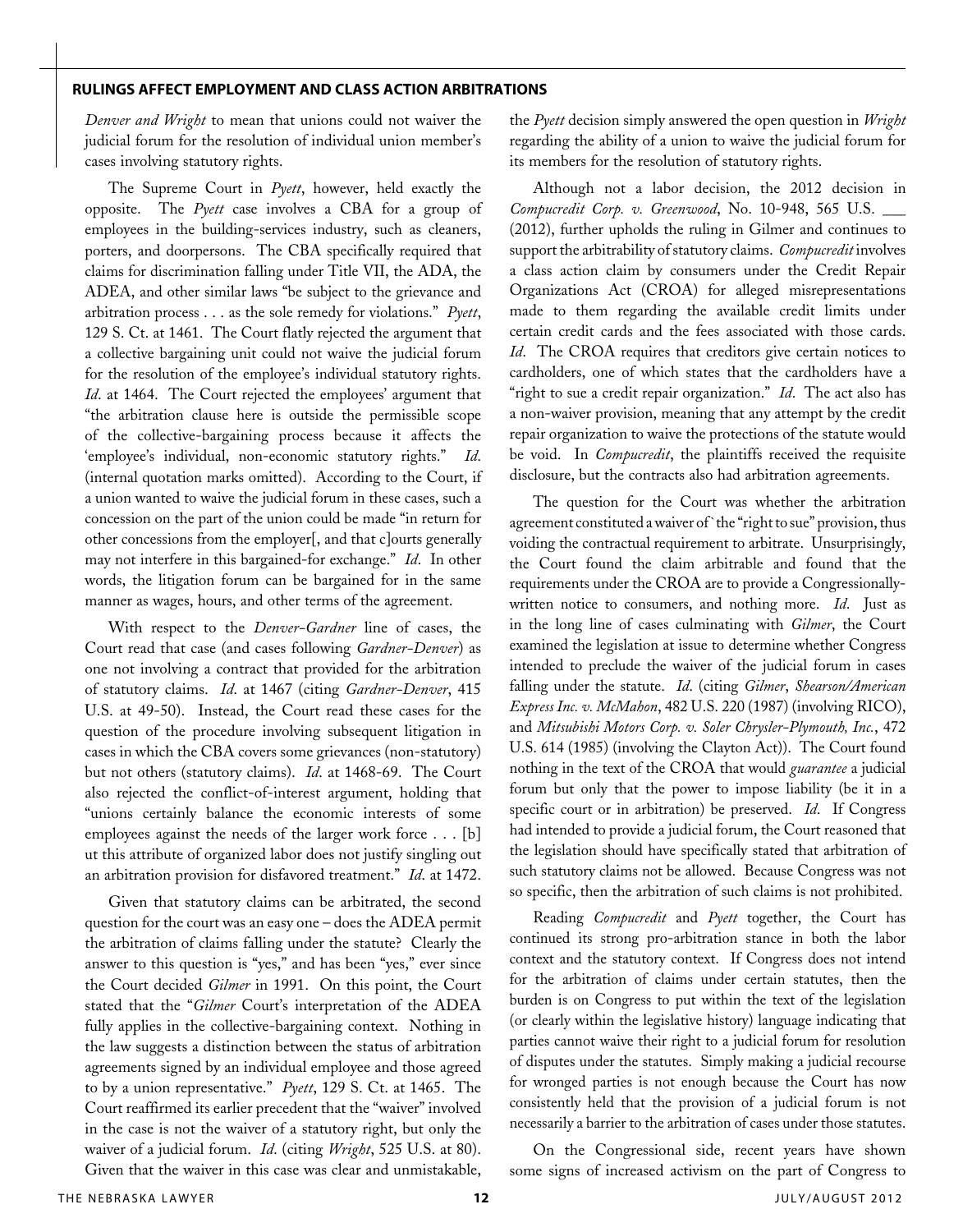#### **rulings affect employment and class action arbitrations**

intervene and limit the ability of parties to arbitrate. Over the course of the last five years, Congresspersons have introduced differing versions of the Arbitration Fairness Act (AFA) that would have the effect of nullifying all pre-dispute arbitration agreements in the employment, consumer, and civil rights contexts. Although the passage of such a broad AFA appears unlikely (and likely ill advised) in today's political climate, recent attempts to limit arbitration in certain contexts has been a more successful solution for anti-arbitration supporters. For instance, Congress passed the Jamie Leigh Jones/Al Franken Amendment, which prohibits the use of pre-dispute arbitration agreements for tort claims (such as battery or sexual assault) in employment agreements with defense contractors. Similarly, Al Franken (and others) introduced the Consumer Mobile Fairness Act (CMFA), which would invalidate pre-dispute arbitration clauses with consumers purchasing wireless services.

At this time, it is still unclear how many CBAs will include *Pyett*-inspired arbitration clauses covering statutory claims, and the commentators have certainly split on whether such clauses are a good idea.<sup>5</sup> Given the Supreme Court's consistent rulings with respect to arbitrability of statutory claims, unless Congress intervenes in a systematic way (such as through a bill like the AFA) or in a piecemeal, industry-specific manner (such as the CMFA), those with contracts to arbitrate statutory claims will likely be unsuccessful in arguing that they cannot vindicate their statutory rights in the arbitral forum.

## **Part II – Cases Involving Class Actions and Arbitrability**

The second line of noteworthy cases of the past few years deals with the issues of class actions and arbitrability. Class action arbitration is an important topic in employment law, and these cases are equally applicable to the employment context, although they involved factual situations in the consumer and commercial contexts.

The first class-action arbitration case the Supreme Court decided was *Green Tree Financial Corp. v. Bazzle*, 538 U.S. 444 (2003). The *Bazzle* case concerned the issue of *who decided* whether claimants in arbitration could proceed as a class when the arbitration clause at issue does not address the issue (i.e., the clause is "silent"). A plurality of the Supreme Court ruled that the arbitrator – not the court – should have decided whether the class procedure was supported by the arbitration clause. Following *Bazzle*, the American Arbitration Association (AAA) responded and created Supplemental Rules for Class Arbitrations (Supplemental Rules) and a public Class Arbitration docket.<sup>6</sup> Under the Supplemental Rules, arbitrators are tasked with determining whether a silent contract supports a class arbitration. Supplemental R. 3.7 The AAA created a successful class arbitration program, handling hundreds of cases.<sup>8</sup>

One of the cases to go through the AAA process was *Stolt-Nielsen, S.A. v. AnimalFeeds Int'l Corp.*, 130 S.Ct. 1758 (2010). *Stolt-Nielsen* involved a case between business parties in an international shipping contract. The arbitration agreement at issue did was silent on the issue of class arbitration, and the AAA arbitrator ruled that the silent clause could be construed to support class arbitration. *Id*. at 1765-66. The *Stolt-Nielsen* court held that a silent arbitration clause cannot be read to permit a class-action procedure, and that the *Bazzle* case did not support the proposition that a silent clause could be read to permit such a procedure. *Id*. at 1772. In fact, the Court went so far as to hold that the arbitrators "exceeded their powers" under §10 of the FAA, which is a standard of review considered to be quite limited. The Supreme Court found that a silent clause did not evidence an agreement to participate in class arbitration "because class-action arbitration changes the nature of arbitration to such a degree that it cannot be presumed the parties consented to it by simply agreeing to submit their disputes to an arbitrator." *Id*. at 1775. The Court stressed the differences between bilateral arbitration and class arbitration, such as the number of parties, the lack of confidentiality, the involvement of absent parties, and the stakes involved in the case. *Id*. at 1776. Under these circumstances, the Court ruled that parties could not have a class procedure if the agreement to arbitrate is silent on the issue.

The Court's more recent decision in *AT&T Mobility v. Concepcion*, No. 09-893 (2010), takes the *Stolt-Nielsen* decision a step further. While *Stolt-Nielsen* dealt with a case involving an arbitration clause silent on the issue of class actions, the *Concepcion* case involved an express ban on the use of classwide arbitration. The plaintiffs in *Concepcion* filed suit against one of AT&T's predecessors to recover false advertising damages in the amount of \$30.22 per person in fees charged for a "free phone." The plaintiffs claimed that the class action arbitration ban was unconscionable under California law. At the time, California law included an unconscionability test known as the *Discover Bank* test that invalidated class action waivers in the consumer context if the plaintiff could prove that the dispute involved predictably small amount of damages, and that the party with the greater bargaining power carried out a scheme to exploit a large amount of people out of a small amount of money each. The lower courts found the class action waiver unconscionable and void under the *Discover Bank* rule.

The Supreme Court reversed the decision, holding that the FAA preempted the *Discover Bank* rule. The Court held that, although the *Discover Bank* rule did not single out arbitration in its text, the rule would have "a disproportionate impact on arbitration agreements" and "interferes with arbitration. *Id.* The Court then reaffirmed its decision in *Stolt-Nielsen*, again emphasizing the differences between bilateral arbitration and class arbitration. Those differences include the fact that class ➡